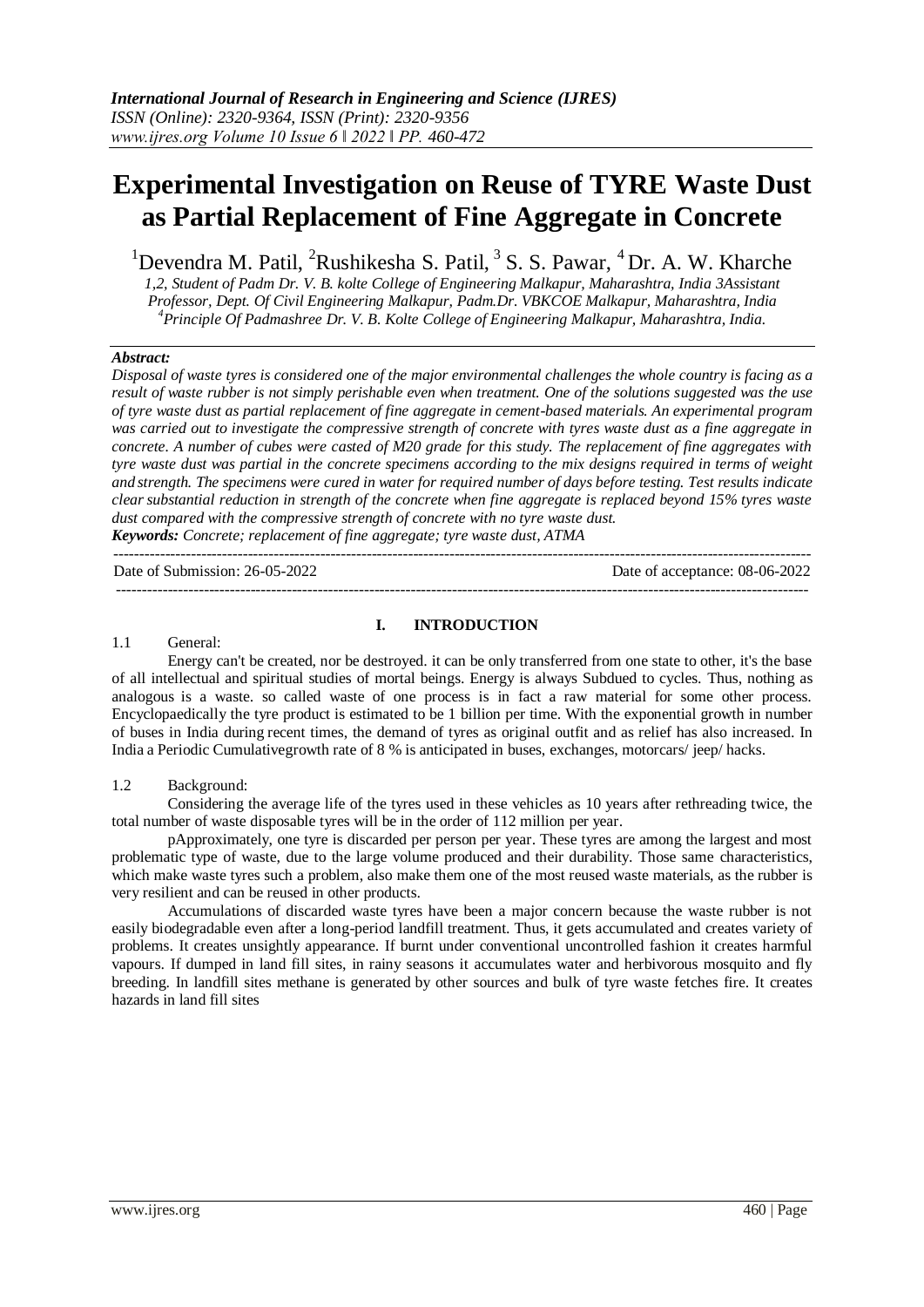

Fig. 1 Material Used for Study

# **1.3 Objectives of Project work:**

To evaluate the consequences of waste tyre rubber powder in concrete.

 $\Box$  Application of used tyres in concrete construction may be a new technology and a well-developed combine style for material proportioning isn't offered. Through this study, it's meant to reach an appropriate mix proportion and % replacement using domestically offered materials by partial replacement of the natural coarse aggregates with recycled coarse rubber aggregates. Hence the likelihood of exploitation waste tyres as an alternative construction material are going to be investigated.

 $\Box$  With the rise in urbanization, the number of cars and consequently range of used tyre goes to extend considerably in the close to future. Hence, the nonenvironmental nature of those wastes is going to be a possible threat. This study will show another means of employment tyres by exploitation them into concrete construction. Therefore, it's the aim of this study to introduce associate degree environmentally friendly technology, which might profit the society and the nation.

 $\Box$  By conducting totally different laboratory tests on prepared specimens, it's meant to research the results.

### **II. Literature Review**

### 2.1 General:

This Project aims at the study of Partial Replacement of fine aggregate with waste tyre to attain high strength and economical concrete Also, this research deals with the environmental waste reduction by using tyres aggregate waste as fine aggregate

# 2.2 Review of past research in this field:

# **Kshirsagar P.S, Pardeshi P.B :- (2017) [1]**

It has been stated that the disposal of waste material is one of the most serious environmental concerns globally. There is no difference of opinion that the increasing piles of tires are creating environmental issues. For that matter there must be a way to dispose-off these tires. These tires have potential risks to environment and health. Compressive strength of rubberized concrete depended on two factors; grain size and shape of rubber aggregate and percentage of replacement.

# **Sree D, Gowthama Raja G, Kumar K K, Prabhakaran R:- (2016) [2]**

It has been stated that the substitution of waste tyre to concrete is taken to 5% replacement of weight of coarse aggregate and the compressive strength is somewhat same to the concrete without substitution At the same time, 15% replacement of weight of coarse aggregate, the than 5% weight tends to reduce the bonding between cement and aggregate leading to a consequent decrease in strength. The use of rubber aggregates from waste tyres addresses many issues such as reduction of the environmental threats caused by waste tires, introduction of an alternative source to aggregates in concrete.

# **Radhakrishnan A, Das A, John E(2016) [3]**

It has been stated that slump tests are used to find the workability of concrete and super plasticizer content in concrete. All mixes prepared show adequate workability (100 mm to 115 mm) by varying the super plasticizer content in small percentage. Mixes are made by replacing fine aggregate with 5%, 10%, and 15% crumb rubber are tested. The compressive strength, flexural strength and splitting tensile strength are studied for 3, 7 and 28 days. Compressive strength, Flexural strength and splitting tensile strength decreases with increase in the percentage of crumb rubber. Maximum values for compressive strength, flexural strength and splitting tensile strength of concrete after the replacement is obtained at 5% which is 14.81 N/mm2, and 1.13 N/mm2 (28-daystrength) The loss of strength may be due to the lack of adhesive property of crumb rubber. Mixes are made by replacing fine aggregate with 10% crumb rubber and cement with 5%, 10% and 15% silica fume are tested. The compressive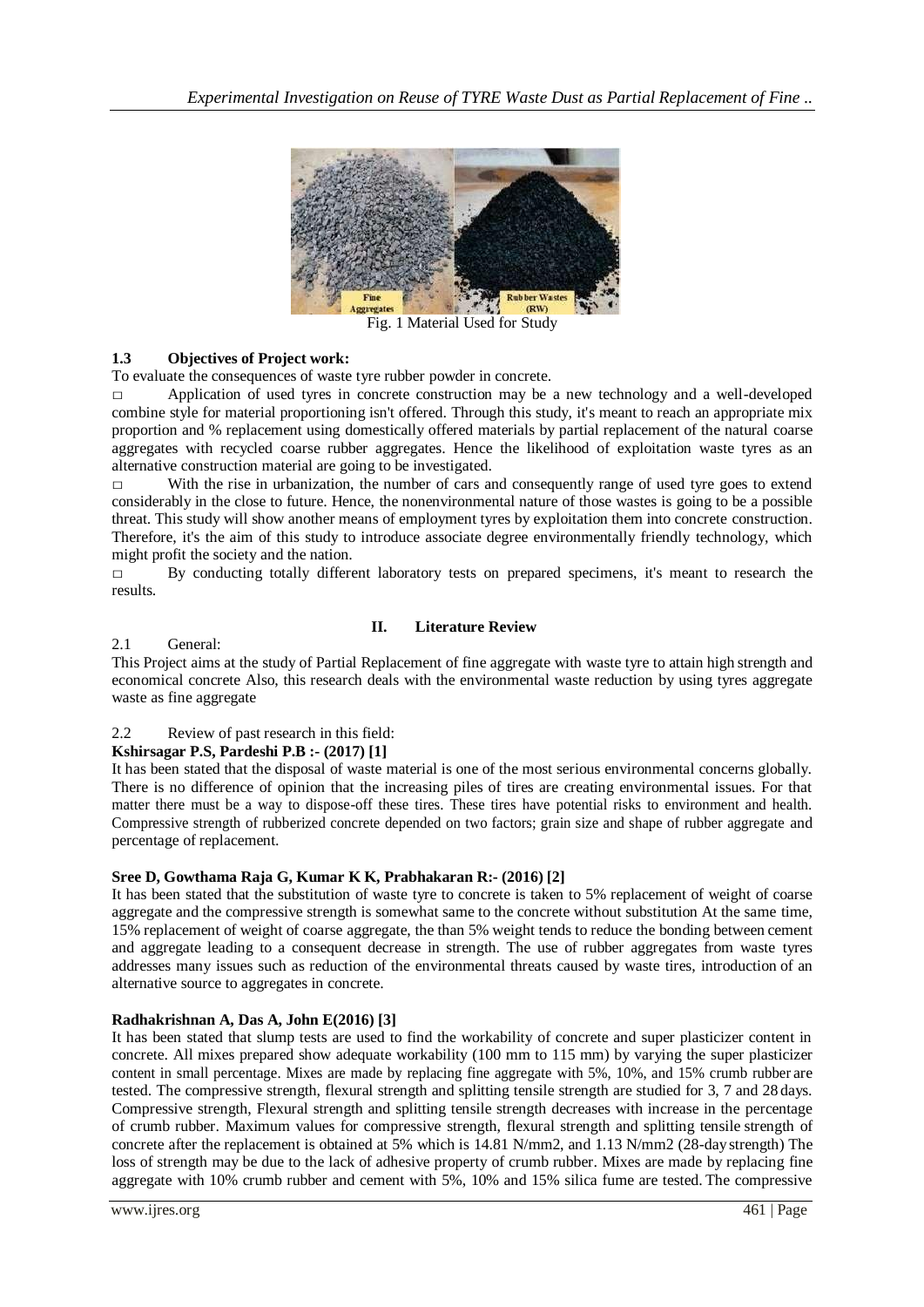strength is studied for 7 and 28 days. From the result it is observed that the strength of concrete increases as compared to the concrete in which 10% fine aggregate is replaced by the crumb rubber. There for the strength increases in crumb rubber silica fume combination rather than the crumb rubber cement combination. The compressive strength obtained for the concrete block is less than that of the concrete cubes for the same mix. Maximum strength is obtained at 5% cement replacement with silica fume and it is 11.55N/mm2 and that of the concrete block is 9.69N/mm2.

# **Shirule P.A, Husain M:- (2015) [**4]

It has been stated that use of the waste rubber tyre in concrete is a techno-economically feasible and environmentally consistent method of waste disposal. The addition of rubber tyre under certain proportion of rubber tyre for a specific property. Further higher proportion of rubber tyre degrades the concrete properties. The optimum values for specific concrete properties are presented in the previous section. (Results and Discussions). The proportion of rubber tyre, higher than the optimum can also find application in uses like partition walls etc. Where low density is the major requirement. Thus, there is great potential to use rubber tyre waste in concrete.

### **More T.A, Jadhav P.D, Dumne S.M:- (2015) [5]**

It has been stated that addition of recycled crumb rubber aggregates into normal concrete mix leads to decrease in workability for the various mix samples. Flexural strength of concrete decreases about 40% when 3% sand is replaced by crumb rubber aggregates and further decrease in strength with increase of percentage of crumb rubber aggregates.

### **Alam I, Mahmood U.A, Khattak K:- (2015) [6]**

It has been stated that when rubber was used instead of aggregates in concrete it shows less compressive strength when compared with ordinary concrete. But it also shows some ductile behaviour before failure. Rubberized concrete shows reduction in density of concrete when compared with control concrete specimen. Concrete made of crumb rubber as fine aggregate shows much strength when compared with concrete made of chipped rubber as coarse aggregate.

#### **Shah S.N, Jadhav P.D, Dumne S.M :- (2014) [7**]

It has been stated that reduction of solid load carrying material in rubberized concrete is directly affects to reducing the strength of concrete. It can be concluded that as the amount of rubber content increases then there is reduction in flexural strength. The results of splitting tensile strength test shows that, there is a decrease in strength with increase in rubber aggregate content like reduction observed in the flexural strength tests. One of the reasons that split tensile strength of rubberized concrete is lower than the normal concrete is that the bond strength between cement paste and chipped rubber aggregates is poor.

#### **Turer A et al:- (2009) [8]**

It has been stated that this chapter illustrated various uses of scrap tires through recycling as a whole, in parts, or after chemically decomposition of materials inside scrap tires. Industrial development brought luxury of cars to our modern lives that produces scrap tires in an increasing rate. As in the cases of other natural resources in the world, we need to learn using less of natural resources while recycling readily available tires by findingways not to pollute the environment. All cars in the world constantly generating about one scrap tire per person every year causes scrap tires generation in the order of billions on a global scale. The ideal solution would have been recycling each scrap tire to a brand new tire, since when someone throws away a used tire has to buy a new tire. Using tires on slope stability and land fill, inside asphalt and concrete is not adequately spread enough and in right quantities to use all manufactured tires. Structural uses of scrap tires remain to be at limited instances either enforced by government such as in the case of roads and pavements or experimentally sparse and rare mostly applied by good intentioned environmentalists or low-budgeted projects. Chemical decomposition using pyrolysis is a highly promising approach; however, could not quite reach its full potential yet. On the other hand, burning scrap tires at high temperature furnaces at cement producing kilns and thermos electric power plants as fuel is quite efficient and widely used. Provided that chimney filtering is defined by regulations and rules are properly enforced from toxic material emissions, scrap tire burning seems to be a good source of recycling and transforming otherwise useless and harmful discarded material into energy.

# **Liu H , Wang X, Jiao Y and Sha:- (2002) [9]**

It has been stated that in this paper, crumb rubber concretes with different replacement forms and replacement levels were produced. The effect of the volume content of crumb rubber and pre-treatment methods on the performances of concrete was investigated. The following conclusions have been obtained. Adding crumb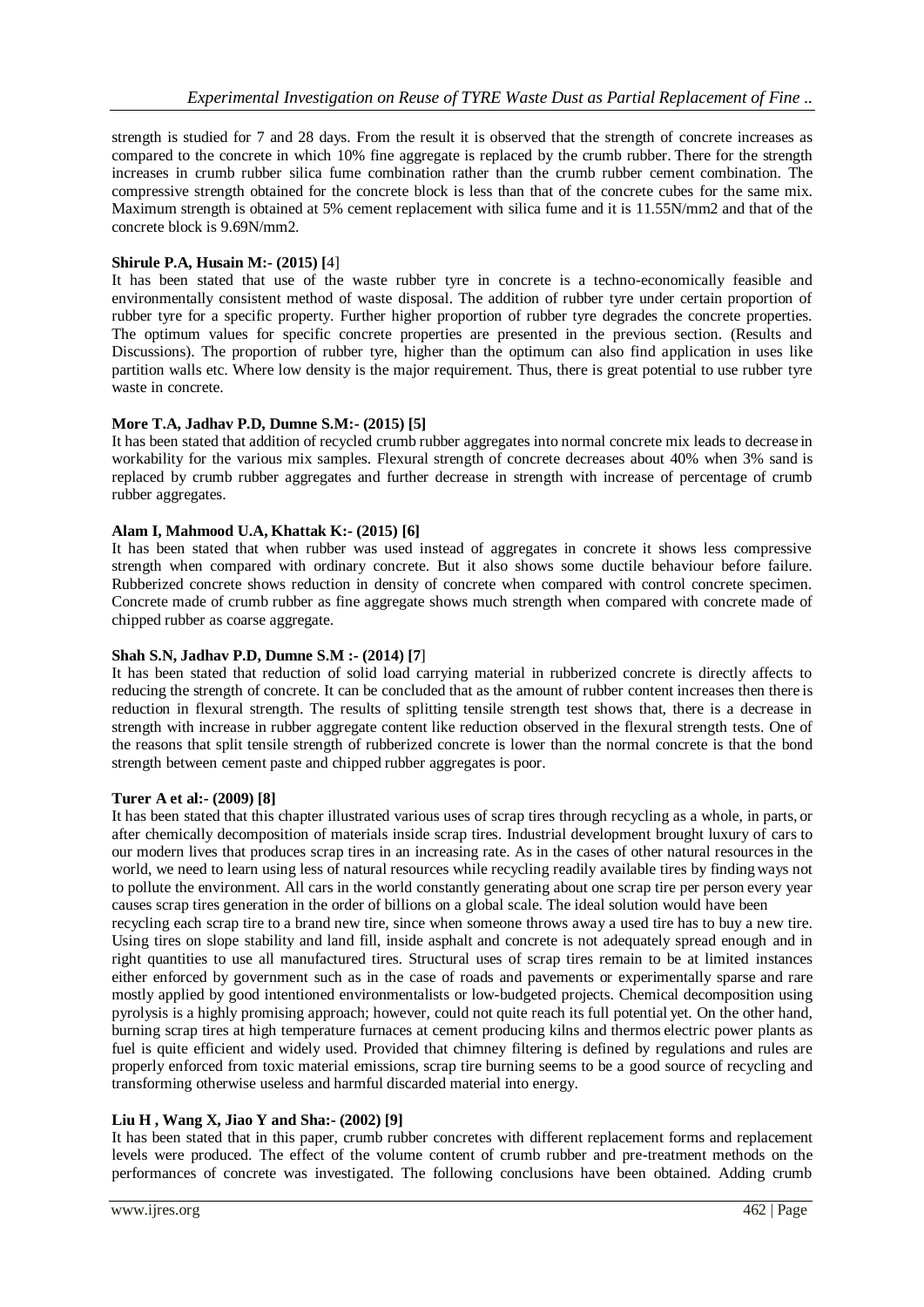rubber into concrete resulted in a significant decrease of the mechanical properties, but increased the durability. The effect caused by replacing the mixture with crumb rubber was higher than that caused by fine aggregate replacement.

# **2.3 Conclusion from literature survey is as follows:**

After studying above papers, it is evident that tyre waste is generated on a large scale due to automobile industry. The addition of rubber tyre under certain proportion of rubber tyre for a specificproperty. Further higher proportion of rubber tyre degrades the concrete properties. The optimum values for specific concrete properties are presented in the previous section (Results and Discussions). The proportion of rubber tyre, higher than the optimum can also find application in uses like partition walls etc. where low density is the major requirement Hence, there is great potential to use rubber tyre waste in concrete. Higher content of waste tyre shredded rubber particle in concrete increases workability of concrete. The disposal of waste material is one of the most serious environmental concerns globally. There is no difference of opinion that the increasing piles of tres are creating environmental issues. For that matter there must be a way to dispose-off these tyres. These tyres have potential risk to environment and society.

# **3.1 General:**

### **III. Methodology**

The tyre is remoulded so that it can be used again. Fine rubber particles are obtained during the remoulding process by polishing the layer of tyre machine. These rubber waste tiny particles are as a substitute for locally available natural sand. He utilised scrap in a component of their research project. Rubber as a partial or total replacement is acceptable. aggregate in concrete and reported on the many types of aggregate Concrete performance levels are affected by a variety of factors. shrinkage, segregation, and other phenomena Flexural bending stresses, shear bending, and workability tensions, typical cement paste consistency, and the Determination of the start and ultimate setting timings.

Because of the rapid growth of the vehicle industry, the consumption of tyres is increasing every day, and there is no way to reuse them to reduce pollution. The It is difficult to decompose and dispose of scrap tyre rubber. damaging to the environment This project is a reflection of after recycling leftover tyre rubber into concrete examining their characteristics in that research project, Rubber aggregates have been substituted by natural fines. by different percentages of 5, 10, and 15% 15 comparisons with a replacement rate of 0% The practicality of Slump is used to determine the freshness of concrete. the cone test Workability was determined using the slump cone test. decreases asthe percentage of chippedchips increases rubber. Increasing the amount of rubber aggregates as a partial replacement Compressive strength is reduced when concrete is replaced strength. As a result, these can be used in non-primary structural applications. The percentage of discarded waste tyres that were substituted into the concrete mix by weight (0, 10%, 15%, and 20%, respectively). There are two sorts of Waste tyres are used as a source of energy (chips and grounded shape) submitted themselves to 68 experiments andwere put to the test characteristics mechanical, physical, and chemical 260 test to determine the most effective boosting (dry density, performing slump, compressive and flexural strength and hardness indices) at curing ages of (3, 7, 28, and 30) For both the conventional and enhanced concrete mixes, 56days are required. The results of the tests reveal a decrease in compressive strength. the concrete's strength, on the other hand, an increase in its hardness combined with excellent approach qualities Reduce the cost of additive materials while also addressing a problem Waste tyre are a big concern.

#### **Materials to be used in project work are discussed below:**

A) Natural Aggregate:

Gravels are made from natural basalt stone that has been crushed. They are hard, sturdy, and tough, with no veins, alkali, vegetable debris, or other impurities. substances that are harmful Aggregates are free of such contaminants. substance that reduces the strength or durability of the product natural aggregates, which are made up of Among the materials used are crushed stone, sand, and gravel. one of the most abundant natural resources and a crucial basic resource Construction, agriculture, and other industries need raw materials. Businesses that use complicated chemical and biological processes metallurgical processes are a type of metallurgical process. Natural aggregates are a key contributor to an indication of the nation's economic wellbeing, despite the low value of the basic items. Natural aggregates are used extensively. This species is found all over the United States and can be found in a variety of habitats. They do, however, exist in a range of geologic contexts. It isn't available everywhere. Some parts are lacking in terms of quality. aggregates, or existing aggregate deposits, can't be replaced. mined for a variety of reasons, but primarily for economic considerations. Pits or quarries must be positioned close to the water. centres of population the most important features of the following are examples of natural rock aggregates: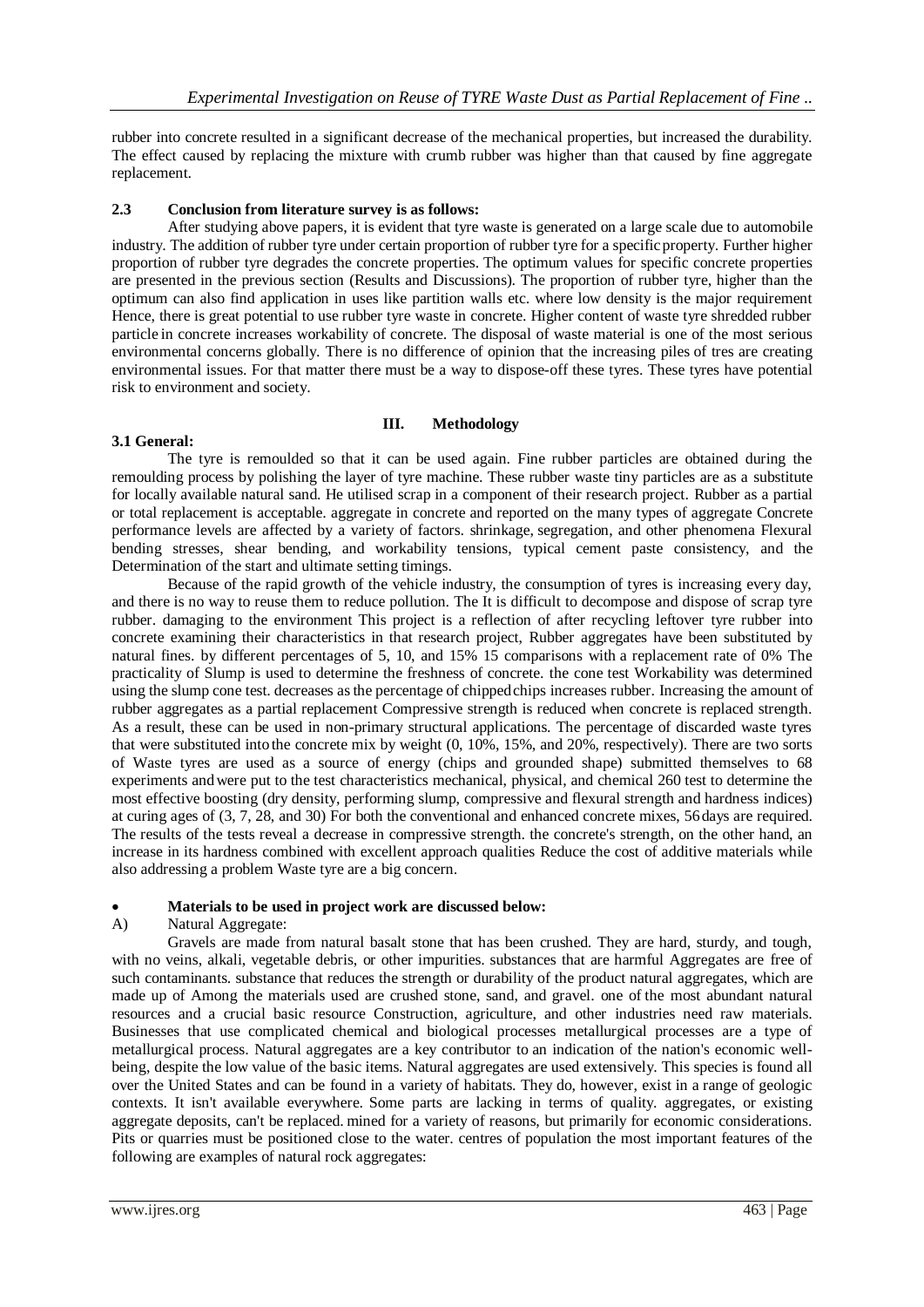- (a) Natural radionuclide activity (radioactivity)
- (b) Grain size distribution and form
- (c) Fortitude
- (d) Frost resistance

### e) Dust and clay particle content

Densities (actual, average, and bulk) Aggregate strength is defined as the maximum strength of the excavated rock when squeezed. In a cylinder (crushed). For this reason, this indicator is mimicked. Theresistance of rock material, for example, is influenced by transport vehicles travelling over a road surface or by in the construction of roads, there is a mechanical impact (road rollers lay down and compact the asphalt). Depending Aggregates are identified based on mass losses during testing as 200,300, 400,600, 800, 1,000, 1,200, or 1,400 are some examples. The greater the mark, the more powerful the aggregates are. Depending on the type of rock and the grade at which it was found, the content of bad rock grains after crushing.



#### **Aggregate Sample:**

### **B) Sand**

Sand is a granular material made up of finely divided rock and mineral particles that occurs naturally. It is distinguished by its size, which is finer than gravel and grittier than silt Sand can also refer to a certain type of texture. a soil type or class that contains more than one type of soil; for example, a soil that contains more than one type of soil. By mass, more than 85% of the particles are sand-sized. The Sand composition varies based on location. There are a variety of rock types and situations, but the most prevalent are in inland continental environments and as an ingredient of sand silica (silicon dioxide or SiO2), which is most commonly found in the form of quartz. Calcium carbonate, such as aragonite, is the second most prevalent type of sand, and it is primarily man-made. by many forms of life throughoutthe last half billion years Coral and shellfish are examples of living things. It is, for example, the in regions where reefs exist, the primary form of sand is visible. For millions of years, they have dominated the ecology. as in the Caribbean Silt-free natural sand with veins alkali, vegetable matter, and other harmful substances.

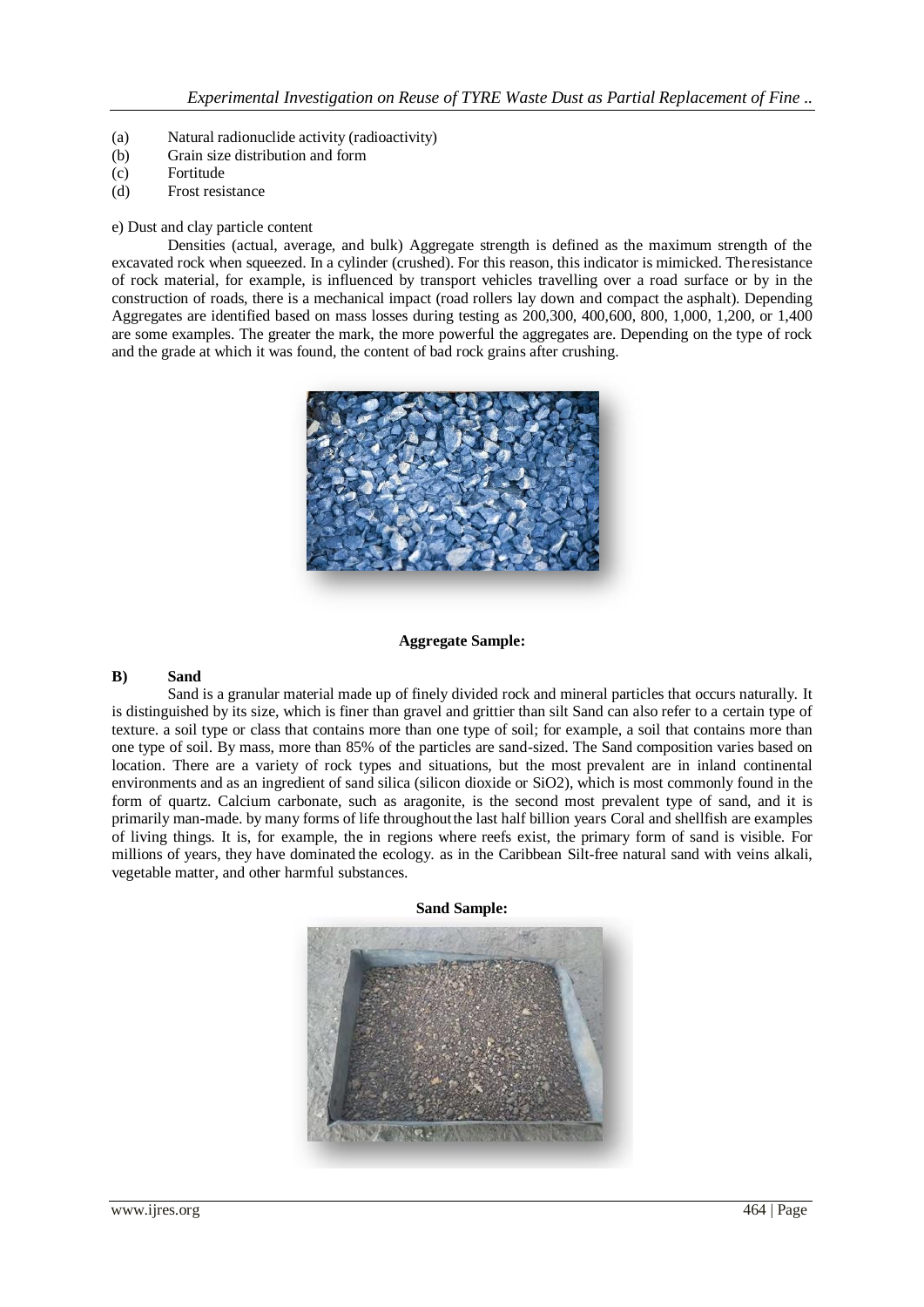#### **Sand Sample:**

# **Moulding sand properties and itsclassification:**

Moulding is the technique of using a pattern to create a hollow or mould out of sand. To make the moulds, molten metal is poured into them. The characteristics of moulding sand

#### 1. permeability or porosity:

Sand has a feature that allows steam and water to pass through it. additional gases are allowed to travel through the sand mould The Sand porosity is determined by grain size, grain shape, wetness, and clay components are the most important factors. sand for moulding If the sand is excessively fine, the porosity will be reduced. Will be minimal.

### 2. Flexibility:

Sand has a characteristic that allows it to flow to all parts of the moulding box or flask. To make adecent mould, the sand must be sufficient…

#### **Refractoriness:**

It has the ability to withstand high temperatures of molten metal without breaking down or fusing. Classification of Moulding sandaccording to their use:

#### 1] Green sand:

Green sand is sand that is in its natural or moist state. Tempered sand is another name for it. It's a unique situation. a sand-clay combination containing 20 to 30 percent clay Water content varies between 6 and 10%. The fungus green sand mould is a product made from this sand. which is used for ferrous and nonferrous small-scale casting metals that aren't ferrous.

### 2] Dry Sand:

Dry sand refers to green sand moulds that have been baked or dried before being filled with molten metal moulds. The sand in this situation is known as dry sand. Dry sand moulds provide more strength and rigidity than wet sand moulds. as well as thermal stability These are the moulds that are utilised for massive and complex objects. A lot of casting.

#### 3] Loam Sand:

Loam sand is made up of 50 percent sand grains and 50 percent clay. It's a type of loam. Large grey iron casting moulds.

#### 4] Facing Sand:

Before pouring the molten metal, a sand is employed. On the surface of metal, this is known as facing sand. It's true Sand made from silica sand and clay that has been properly prepared.

#### 5] Backing or Floor Sand:

Backing sand is a type of sand that is used to support the facing sand but is not used near to the pattern.The sand that has been used several times to be used for this purpose It's also referred to as "black." Because of its colour, it's called sand.

#### 6] Sand System:

A type of sand used in the manufacture of mechanical sand. System sand is the name of the handlingsystem. This particular sand

has high refractoriness, permeability, and strength.7] Parting Sand:

Parting sand is a sand used on the faces of the pattern before it is moulded. The Parting sand is madeout of dried silica sand, sea sand, or a combination of the two. Sand that has been burned

#### 8] Sand Core:

The cores are sand bodies that are utilised to form the correct shape empty sections or holes in the casting, as well as size the sand that was utilised to make this Core sand is the name given to the cores.It's also known as oil sand.

It's a mixture of silica sand with linseed oil or another oil. Using oil as a binder.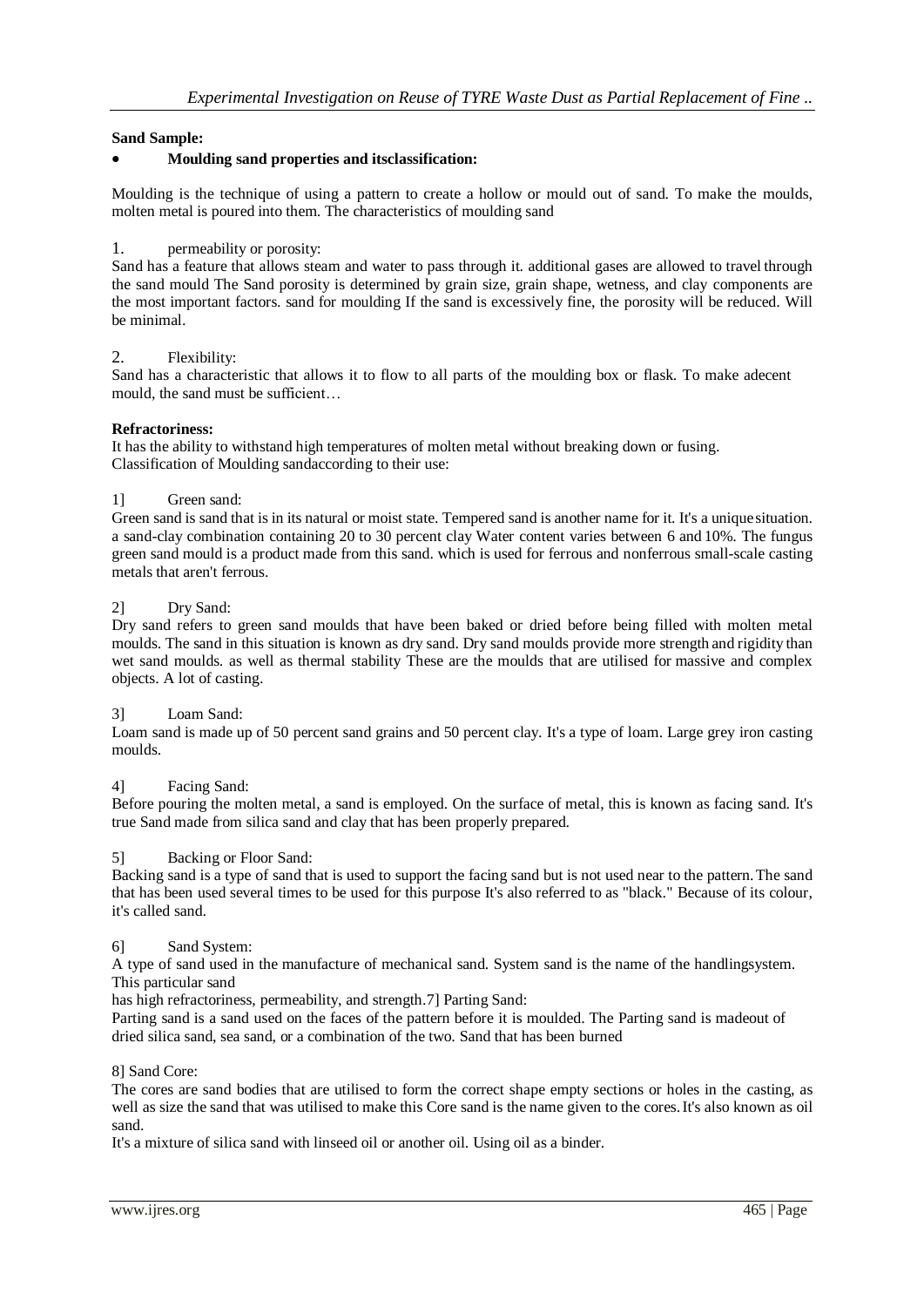#### **C) Cement:**



Cement 53 Grade Ordinary Portland Cement is used for all mixes.

This grade was introduced in the country by BIS in the year 1987 and commercial production started from 1991. Advent of this grade in the country owes it to the improved technology adopted by modern cement plants. OPC 53 Grade cement is required to conform to BIS specification IS:12269-1987 with a designed strength for 28 daysbeing a minimum of 53 MPa or 530 kg/sqcm.

53 Grade OPC provides high strength and durability to structures because of its optimum particle size distribution and superior crystallized structure. Being a high strength cement, it provides numerous advantages wherever concrete for special high strength application is required, such as in the construction of skyscrapers, bridges, flyovers, chimneys, runways, concrete roads and other heavy load bearing structures. Not only is this grade of cement stronger than other grades / types, it is also more durable. Further, by substituting lower grade cement with OPC 53, overall savings can be obtained through reduced quantity of cement that would be required to be used. A savings of 8-10% can be achieved with the use of 53 Grade OPC in place of any other grade.

53 Grade cement attains higher early strength as compared to any other grade of cement but because of early gain, does not increase much after 28 days. In addition, due to faster hydration process, the cement releases heat of hydration at a much faster rate initially and therefore, the chances of micro cracking of concrete are much greater.Thus, during initial setting period of concrete, the higher heat of hydration can lead to damage arising out of micro cracks with in the concrete structure, which may not be visible on the surface. The situation can be worsened when construction supervisors / masons tend to increase the quantity of cement in concrete with a wrong notion that such increases are better for both strength and durability of concrete. Grade 53 should therefore be used only where such application is warranted for making the concrete of higher strength, where good supervision and quality assurance measures are in place and where proper precautions are taken to relieve the higher heat of hydration through a proper curing process.

# **Properties of cement 53 Grade Ordinary Portland:**

Compressive strength – 3 days– 27 MPa7 days– 37 MPa 28 days – 53 MPa Fineness - 225 m2/kg Setting time – Initial setting time 30 MinutesFinal setting time 600 Minutes Soundness – Autoclave 0.8 %

#### **D) Waste tyre rubber Dust:**



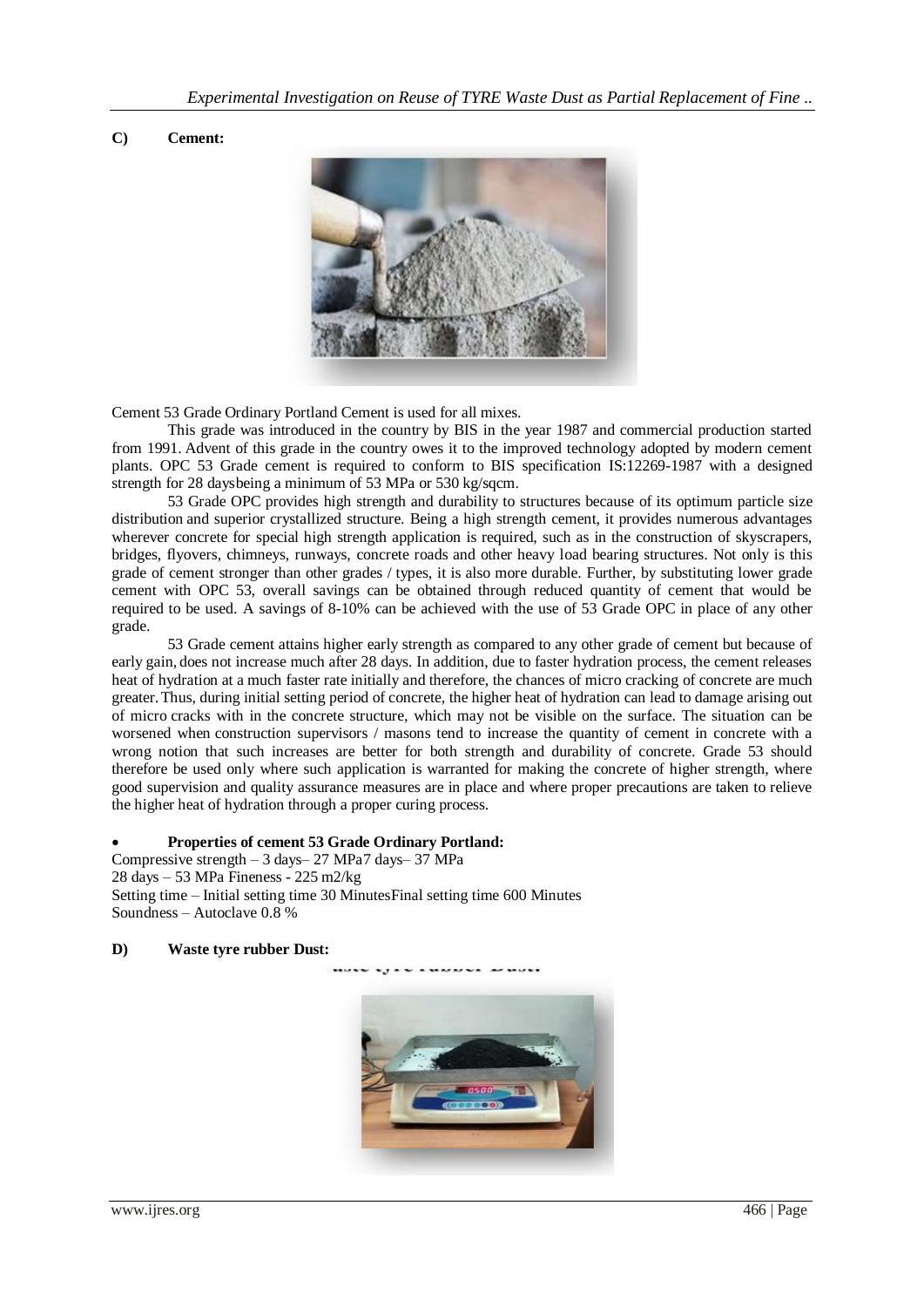Waste tyre rubber dust Taken from Samrat Tyres regarding works, Chalisgaon.

# **Physical Characteristics of the Rubber waste tyre:**

The used samples contain sword but sword not contain lower than 2 of cloth fibre. Since it wasn't possible to determine the gradation wind of the rubber greasepaint as for normal summations, a microscope examination was done. Confines of rubber greasepaint vary from mm to0.8 mm with an average flyspeck size of 1 mm. The viscosity of the rubber greasepaint is determined using helium pycnometer and it's about0.83.

Rubber greasepaint is also characterized by an insignificant water immersion lower than 3. I resume some characteristics of waste tyre rubber dust.

### **Properties of Rubber Dust:**

Density-0.83

Size 80  $\mu$ m-1.6 mmExtension (%) – 42

#### **E) Water**

It chemically reacts with cement (hydration) to produce the asked parcels of concrete. When water is mixing in concrete it reacts with cement originally, Impacts depression of concrete and is used to determine the strength of concrete completely depends on water cement rate in the concrete admixture. concrete admixture. Strength and continuity of concrete is controlled to a large extent by its w/ cm. Mixing water added in the mixer at the batch factory, ice, free humidity on summations, water includedin any significant volume with chemical cocktails, and water added after batching during delivery or at the job Point. Water absorbed by summations is barred from mixing water. Besides its volume, the quality of mixing water used in concrete has important goods First is plasticity and alternate it setting time; it also has important goods on the strength and continuity of hardened concrete.

#### **Sources of water for concrete mixing:**

Utmost concrete shops have available of drinkable water but they do not take the water without any qualification testing. In pastoral areas wells, aqueducts or other bodies of water are fluently available. All concrete directors will also induce process water by drawing mixers and factory factors, also appertained to as marshland water. Also, rush on the point of the concrete factory generates storm water that may be collected at the factory. Reuse on storm water and after it refers on concrete shops Product operations in ASTM C1602. Process water is also generated when returned concrete is washed out in concrete reclaimer systems. These systems collect process water with the cement and aggregate used as mixing water in concrete. Water will used for mixing and curing.

#### **Mixing of Concrete**

The cell mould assembled duly without any correction. And a thin subcaste of canvas also shall be applied on all the faces of the mould. It's important that cell side faces must be resemblant. The concrete sample filled into the cell mould in 3 layers, each subcaste Roughly 5 cm deep. In placing each scoopful of concrete, and it removed with care without disturbing the concrete block slides. Each subcaste shall be compacted by temping rod or by the vibration. The strokes shall be piercing into the underpinning Subcaste and the nethermost subcaste shall be rodded throughout its depth. Where voids are left by the tamping rod also the coming procedure is to joggle with vibrator table.



**Mixing of Concrete:**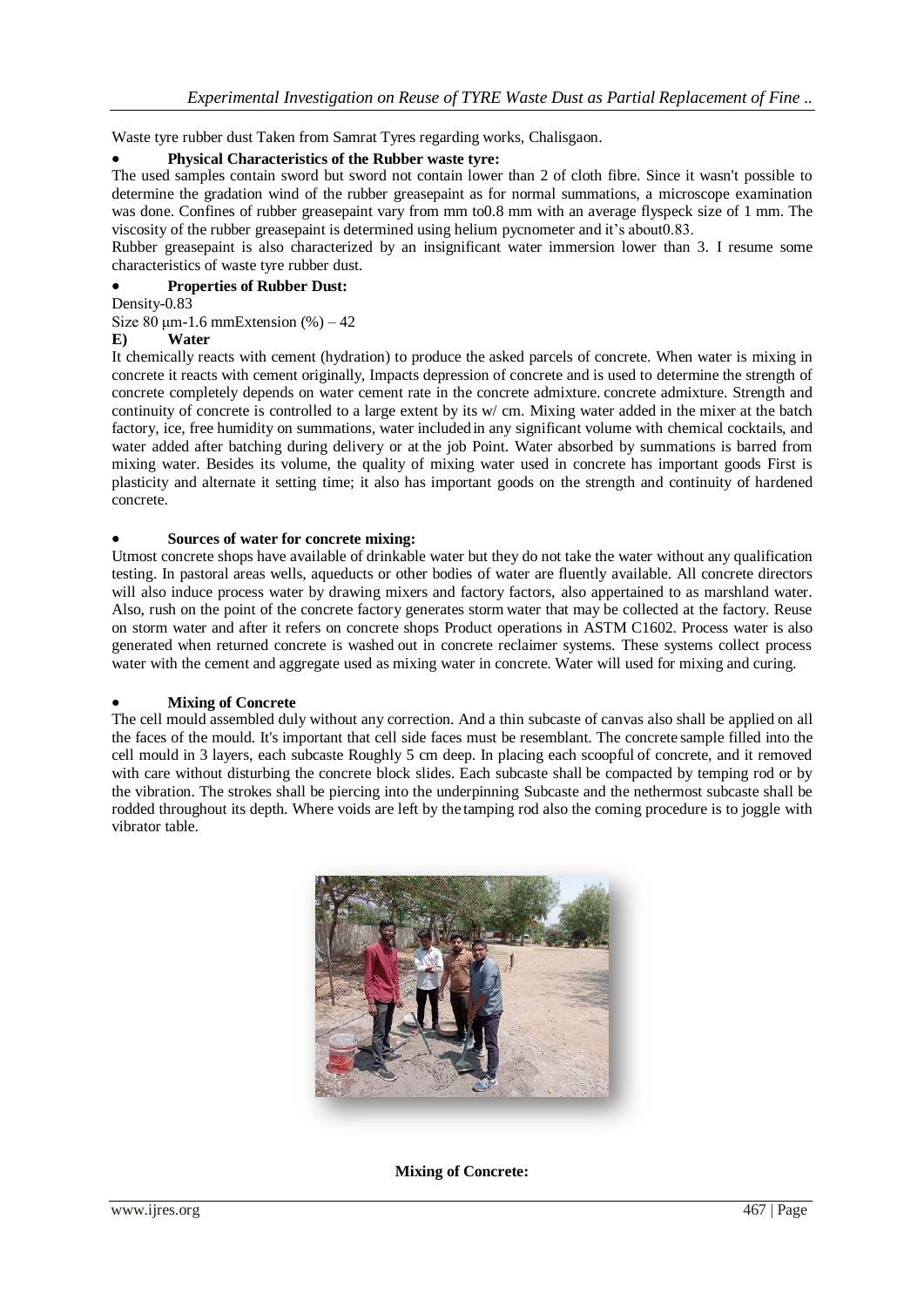#### **Tests on Fresh ConcreteSlump test-**

the most extensively used test for assessing the workability of concrete of normal thickness (depression10 mm to 200 mm)

#### **Flow Table test-**

for concretes that are more freeFlowing (depression 180 mm)

#### **Vee- Bee Test**-

for concretes that aren't workable in the normal sense, the test uses integral vibration. Control and dimension of air content is fluently assessed using a pressure type air cadence. Fresh viscosity, compatibility and bleeding can all be measured.

From Quality Control and Mix Design assessment to Amalgamation testing, Sandberg are suitable tocarry out a comprehensive range of fresh concrete tests.

**To measure workability of concrete by Slump cone test.**



# **Casting of Test Specimen:**

#### **Cube Casting:**

IS- 456 has laid down the acceptance criteria of quality concrete. In all the cases, the 28- days compressive strength shall alone be the criterion for acceptance rejection of the concrete. 7 days compressive strength of concrete can be carried out in order to get a fairly hastily idea regarding the quality of concrete. Sample of concrete for test instance shall be taken at the mixer or in the case of ready mixed concrete from the transportation vehicle at the time of discharge. Similar samples shall be attained by constantly passing a scoop or bucket through the discharge sluice of the concrete. The samples therefore attained shall be mixed on a non-Spongy base with shovel until it's invariant in appearance.

#### **V. Experiment Analysis**

- **5.1 Test for property of material:** Tests conduct on materials are discussed below.
- **5.2 Test for cement:** Following tests were conducted on cement.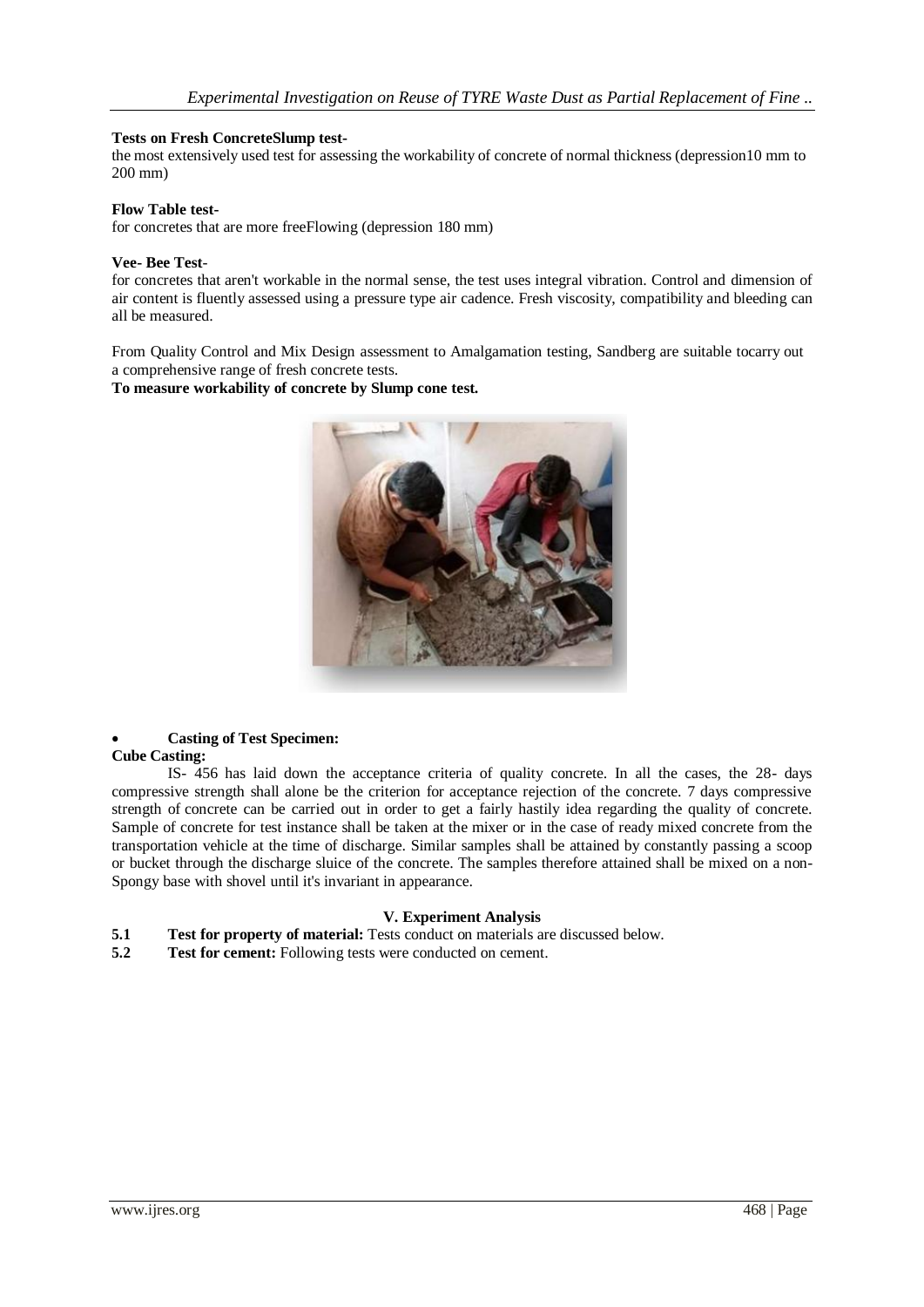

**Field test of cement:**

### **Field test of cement Observation:**

- When hand is inserted into a cement bag it felt cool.
- It was free from lumps.
- When a pinch of cement was thrown on surface of water in bucket it floats.

**Result:** Field test of cement has satisfied IS Code.

#### **Fineness test:**

- a) Take 100 gm of cement sample and sieve it through IS sieve no.9 (90microns).
- b) Break down the air set lumps in sample with finger.
- c) Continuously sieve the sample giving circular and radial motion for a period of 15 min.
- d) Mechanical sieving may be used.
- e) Take the weight of the residue on the sieve.

#### **Observation:**

- a) Weight of cement sample  $= W1=100$  gms
- b) Weight of residue  $= 8 \text{gms}$
- c) Percentage weight retained on sieve = (W2/W1) X100=8 %

**Result:** The fineness of cement sample is 8 %

**Conclusion:** The given sample is satisfied. It should not be more than 10%

#### **5.3 Test for fine aggregate:**

**Specific gravity of fine aggregate by pycnometer method:**

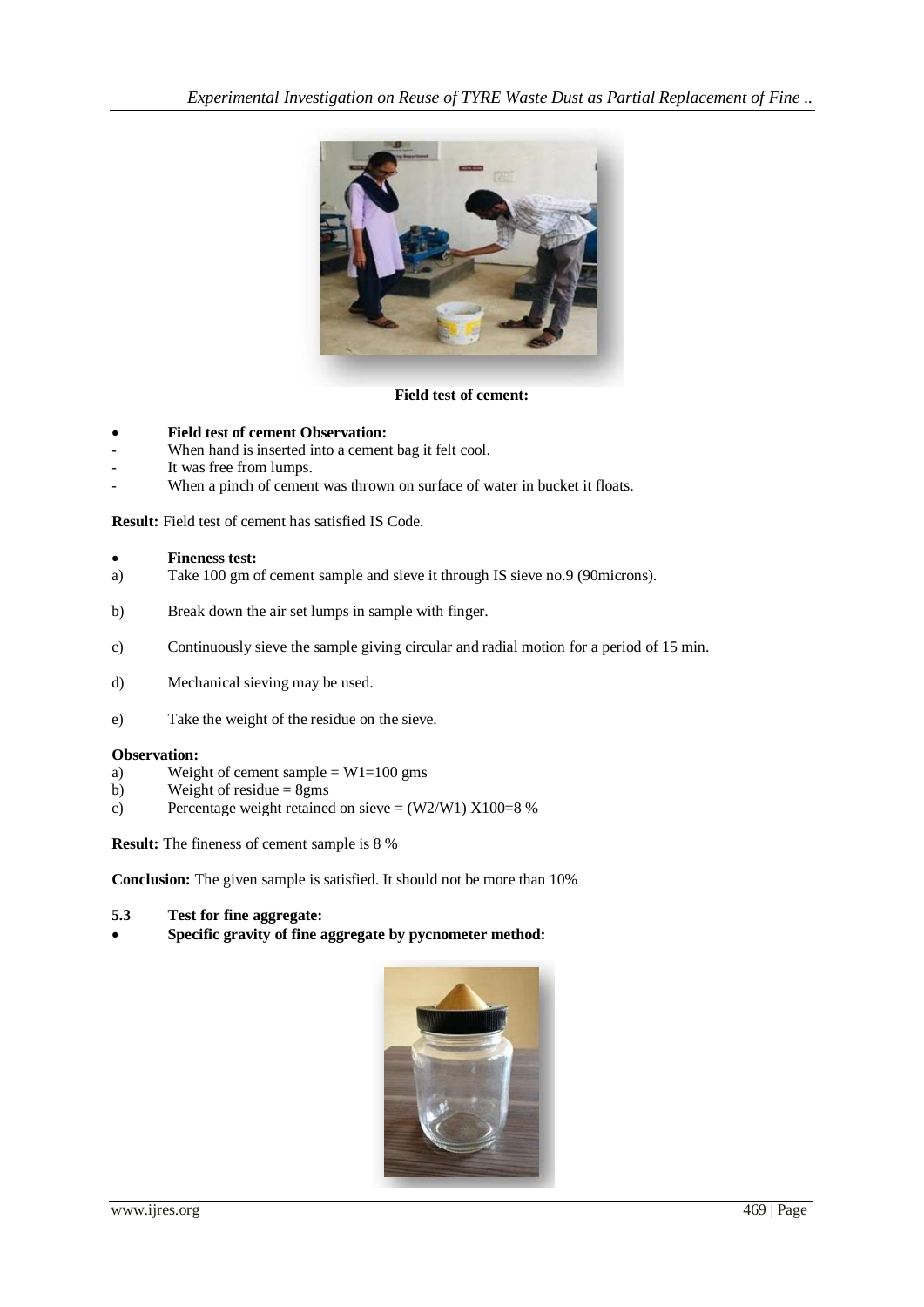# **PYCNOMETER:**

a) Clean the pycnometer bottle and dry it. Find the empty mass (M1gm) of pycnometer, brass cap and washer up to accuracy 1 gm.

b) Take about 400 gm. of oven dry fine aggregate and put it in the pycnometer, find the mass (M2) of pycnometer with sample.

c) Fill the pycnometer to half of its height with distilled water and mix thoroughly with glass rod. Add more water stir it. Replace the screw at the top and fill the pycnometer and flush the hole in conical cap. Dry the pycnometer from outside and weight (M3).

d) Empty the pycnometer and clean it thoroughly. Fil it with distilled water up to the hole of conical cap and weight it (M4).

e) Find specific gravity by calculation.

# **5.5 Concrete mix design:**

Concrete mix design is the process of finding the proportions of concrete mix in terms of ratios of cement, sand and coarse aggregates. For e.g., a concrete mix of proportions 1:2:4 means that cement, fine and coarse aggregate are in the ratio 1:2:4 or the mix contains one part of cement, two parts of fine aggregate and four parts of coarse aggregate. The concrete mix design proportions are either by volume or by mass.

### **Types of Concrete Mix Ratio – Mix Designs:**

#### **a) Nominal Concrete Mix Ratios:**

In the past the specifications for concrete prescribed the proportions of cement, fine and coarse aggregates. These mixes of fixed cement-aggregate ratio which ensures adequate strength are termed nominal mixes. Nominal mixes offer simplicity and under normal circumstances, have a margin of strength above that specified. However, due to the variability of mix ingredients the nominal concrete for a given workability varies widely in strength. Nominal mix ratios for concrete are 1:2:4 for M15, 1:1.5:3 for M20 etc

#### **a) Standard Mixes or Ratio:**

The nominal mixes of fixed cement-aggregate ratio (by volume) vary widely in

in under or over-rich mixes. For this reason, the minimum compressive strength has been included in many specifications. These mixes are termed standard mixes.

IS 456-2000 has designated the concrete mixes into a number of grades as M10, M15, M20, M25, M30, M35 and M40. In this designation the letter M refers to the mix and the number to the specified 28day cube strength of mix in N/mm2.

The mixes of grades M10, M15, M20 and M25 correspond approximately to the mix proportions (1:3:6), (1:2:4), (1:1.5:3) and (1:1:2) respectively.

#### **b) Designed Mix Ratio of Concrete:**

In these mixes the performance of the concrete is specified by the designer but the mix proportions are determined by the producer of concrete, except that the minimum cement content can be laid down. This is most rational approach to the selection of mix proportions with specific materials in mind possessing more or less unique characteristics.

The approach results in the production of concrete with the appropriate properties most economically. However, the designed mix does not serve as a guide since this does not guarantee the correct mix proportions for the prescribed performance. For the concrete with undemanding performance nominal or standard mixes (prescribed in the codes by quantities of dry ingredients per cubic meter and by slump) may be used only for very small jobs, when the 28-day strength of concrete does not exceed 30 N/mm2. No control testing is necessary reliance being placed on the masses of the ingredients. We have adopted, Design Mix Type.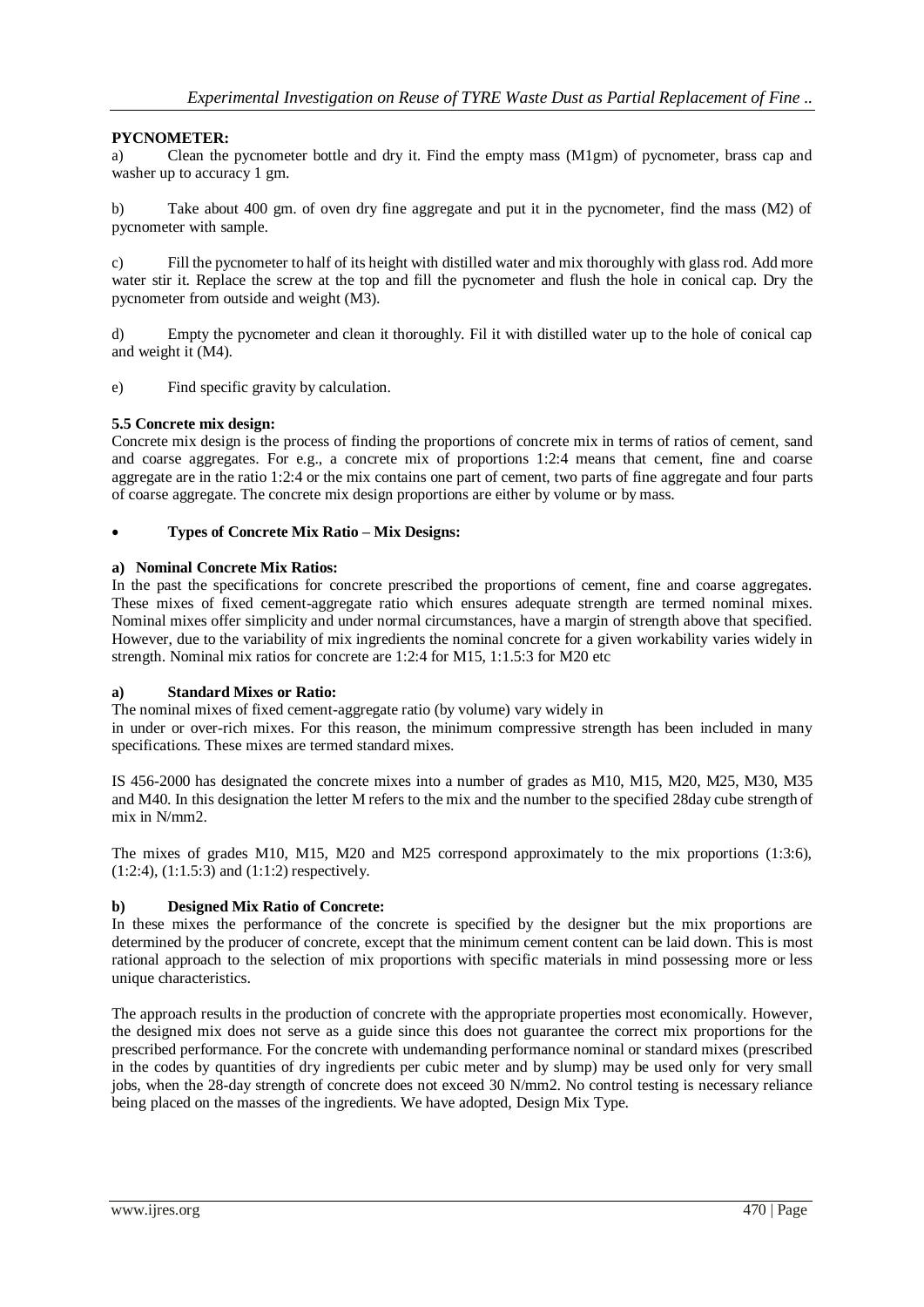# **Implementation of mix design:**

# **Mix proportion:**

| Sr. | Grade of | Targetmean        | W/cratio | Mix<br>proportion |
|-----|----------|-------------------|----------|-------------------|
| No. | Concrete | Strength<br>N/mm2 |          |                   |
|     | M25      | 25                | 0.4      | 1:1:2             |



**Results for 7 days testing are shown below.**



**Test results for 28 days testing is show below**

#### **VI. Conclusion**

The normal M25 has higher workability, compression strength, and tensile strength than the 5% replacementof tyre waste dust. Concrete.

- The cost of replacing 5% of tyre waste dust is negligible. It has less flexural strength than regular concrete, however as a result, it can be used to confirm the IS standard. utilised for building purposes.
- The test results for rubberized concrete demonstrate the delicate addition of rubber dust A total of more than 5% will result in a Compressive strength of concrete is reduced. compared to ordinary concrete This As the amount of reduction rose, rubber dust fine aggregate percentage Compressive strength losses are observed. The source of the power Lack of adhesion at the interface causes the decrease. fine aggregation of rubber dustborders soft rubber particles acts as voids in the environment. matrix of concrete.
- Rubberized concrete was shown to be capable of absorbing a considerable amount of plastic energy and to